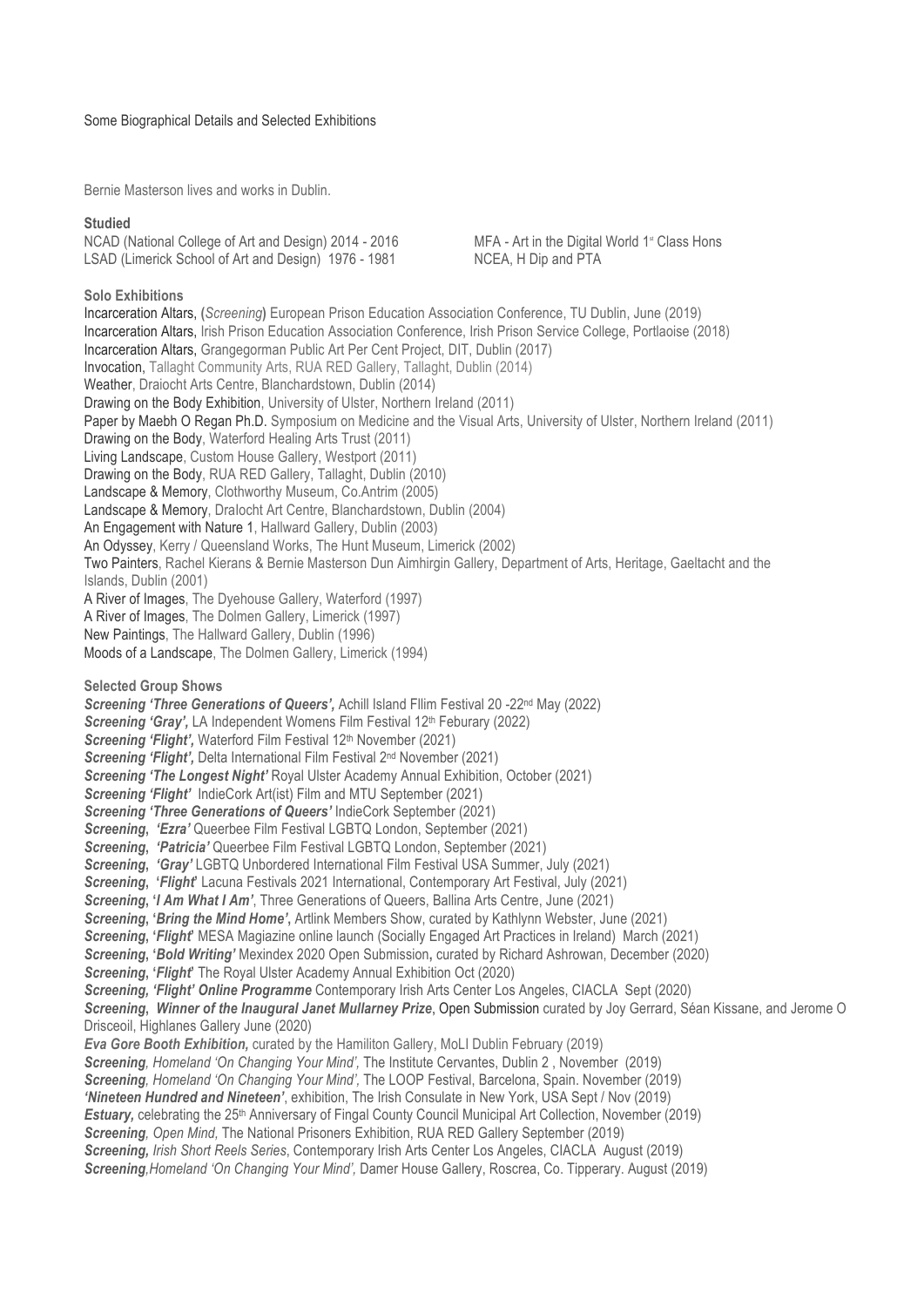*'Nineteen Hundred and Nineteen'*, The Hamilition Gallery Sligo and the Hyde Bridge Gallery July / August (2019) *'St. Brigid's Day'*, exhibition. The *Embassy of Ireland, Jägerstrasse 51, 10117 Berlin* May / April (2019) *'St. Brigid's Day'*, exhibition, 12 Star Gallery, Europe House Westimister, London, March (2019) *'St. Brigid's Day'*, exhibition, The Hamiliton Gallery Sligo Febuary (2019) *Screening*,Homeland 'Of Memory', Damer House Gallery, LOOP Festival, Barcelona, Spain November (2018) *Screening, Homeland 'Of Memory',* Damer House Gallery, Roscrea, Co. Tipperary. August (2018) *'An Irish Airman Foresees His Death',* The Hamiliton Gallery, Sligo (2018) *Crazy Jane,* Group Show*,* The HamiIton Gallery, Sligo (2017) *Screening, Glitch Festival, Digital Traces,* curated by Matthew Nevin and Ciara Scanlan of MART (2017) *A Terrible Beauty is Born,* Group Show*,* The HamiIton Gallery, Sligo (2016) *Screening, Discover Hidden Gems,* MFA Group Show*,* curated by Sarah Durcan, The Annex, 101 -103 James St, Dublin (2016) Invited Artist*, 'Curator's Choice',* curated by Naomi O Nolan, The Hunt Museum, Limerick May (2016) *Screening, Gravity,* MFA Group Show, curated by Lee Welch Annex, 101-103 James St, Dublin 8 (2015) *Screening Don't Step On The Cracks,* curated by Amanda Jane Graham, Solas Art Gallery, Ballinamore, Co. Leitrim (2015) *NCAD MFA Group Show,* curated by Lynda Phelan, Emmet House, 138 Thomas St, Dublin 8 (2015) *Fermanagh Visual Arts Festival,* Higher Bridges Gallery, Enniskillen, Co. Fermanagh (2014) *What a harvest,* Waterford Healing Arts Trust, (2012) *Ensemble*, Nas Studio Group Show 2/3 Mary's Abbey, Dublin 7 (2012) *Wish You Were Here*, a Postcard Project, Nas, Dublin 7 (2012) *CultureFest ,* Link Exhibition Smithfield Dublin 7 (2012) *Rua Red Winter Open Submission*, Tallaght Dublin (2011) *Painting On Household Objects*, The Higher Bridges Gallery, Enniskillen (2011) *Miscellany*, Culture Night Event, Nas, 2/3 Mary's Abbey, Dublin 7 (2011) *Level,* Group Exhibition curated by Bernadette Madden Dunamaise Art Centre (2011) *Royal Hibernian Academy Annual Exhibition* Dublin (2017,12,11, 09, 08, 05, 04, 03) *Returning*, Cill Rialaig Arts Centre (2011) *20/20 Vision*, NAS, 2/3 Mary's Abbey, Dublin 7 (2010) *Xmas Exhibition Custom House Gallery,* Wesport (2010, 09) *Xmas Group Show,* Cavehill Gallery, Belfast (2010, 09, 06, 05, 04) *1 Ft Square*, Visual Arts Exhibition Higher Bridges Gallery, Enniskillen (2009) *Anna Cheyne Visual Art Award Exhibition*, Lisburn Island Arts Centre, N. Ireland (2009, 2015) *Westport Arts Festival*, Westport Co Mayo, Ireland (2009) *Hunt the Postcard at the Hunt*, Museum, Limerick (2009, 06) *Dunamaise Open*, Portlaoise, Ireland (2009) *126s How Do You Know show*, Blankspace Gallery, California, USA (2009) *Enniskillen Visual Arts Festiva*l (2008) *Royal Ulster Academy Annual Exhibition*, Belfast, Northern Ireland (2021,2018, 2017, 2012, 2008, 2004) *Fenton Gallery*, Christmas Exhibition, Cork (2007, 03) *Hallward Christmas Show*, Merrion Square Dublin (2007, 06, 05, 04, 03, 02, 01, 99, 98, 97, 94) *Hallward Summer Show*, Merrion Square Dublin (2007, 06, 05, 04, 03, 02, 01, 99, 98, 97, 94) *Utopia Fair*,, Eigse Carlow Arts Festival (2006) *Vivid Visions*, selected artists from the Fingal County Council Collection (2006) *The Collection*, 10 Ormond Quay Dublin, Mill Cove Gallery (2005) *Iontas*, National Small Works Exhibition, Ireland (2005, 03, 98,95) *Visuals*, the British Embassy, Merrion Road Dublin (2005) *Eigse*, Carlow Arts Festival (2005, 03, 00) *Dialogues with Form,* Canvanacor Gallery Lifford, Co Donegal (2005) *Boyle Arts Festival* Co, Roscommon (2004, 98, 95, 94) *Currents, Art of the State*, Touring Exhibition Ireland (2004) *Wexford Opera Festival* (2003) *Radharc*, DraIocht Arts Centre, Blanchardstown Dublin (2003) *Four Painters*, Gallery One, Kilkenny (2003) *Christmas Exhibition,* the Dyehouse Gallery Waterford (2003) *The Winter Show,* Dyehouse Gallery Waterford (2000) *Microsoft,* September Exhibition (2000,98) *Aer Rianta Gateway to Art,* Dublin Airport (2000, 99, 97.96, 95)) *The Oireachtais Art Exhibition* (1998) *The Hunt Museum* Limerick (1998) *Omagh Art Auction,* National Concert Hall Dublin (1998)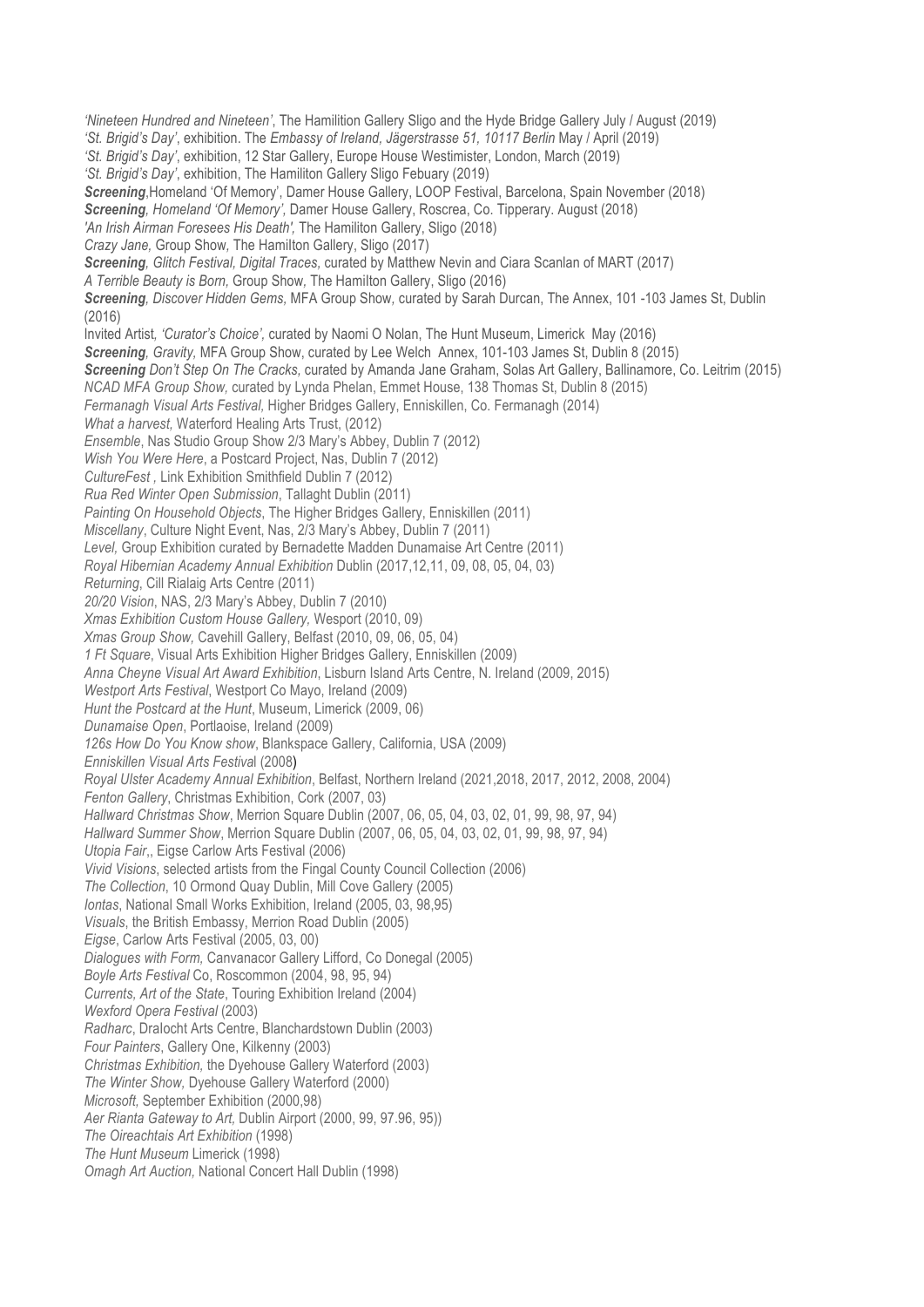*The Blackcombe Gallery*, Cork (1998) *Green Thoughts,* the Hallward Gallery Dublin (1997) *The Oireachtais Art Exhibition* (1996) *SIPTU Inaugural Exhibition,* Ireland (1996) *Old Library Gallery*, Cardiff Wales (1995) *The Portobello Open Exhibition,* Tabernacle Gallery, London, Women's Art Festival (1995) *Monaghan Open Exhibition*, Co. Mayo (1995) *The Second International Female Artists Art Biennial,* Stockholm Sweden (1995) *International Watercolour Exhibition*, Aquarelle Tregastel France (1995, 94) *International Crossroads Symposium*, Roscommon (1995) *Fe-mail Art Expo*, Old Library Gallery Cardiff Wales (1995) *Art 95*, New York International Art Exhibition New York, USA (1995)*Cork Arts Festival*, (1994) *Claremorris Open Exhibition* (1994) *Ashling*, Exhibition Pantheon Gallery Dublin (1994) *Monaghan Open Exhibition*, Ireland (1993) *Riverrun Gallery*, Dublin (1992)

# **Corporate Collections**

Highlanes Gallery Collection Smith, Kline and Beecham New Market Partnership Office of Public Works Fitzgerald Insurance Dept of Telecommunication & Regulation Government Buildings Tyrone Productions Limerick County Council Norkom Technology Microsoft Ireland Harcourt Development Brian Hogan Architects Department of Finance and Personnel, N. Ireland Civil Service Fingal Council Council Axa Insurance Allied Irish Bank Garda Headquarters BBC Public Catalogue Foundation Fintan Wallis (Solicitors) The Civic Theatre, Tallaght, Dublin 24

Private collections in Ireland and abroad

### **Awards and Residencies**

140th Royal Ulster Academy Annual Exhibition Prize Winner (Irish News) (2021) Exception Merit Award, Unbordered LGBTQ International Film Festival, Nassau, USA (2021) Mart Residency (2020-2021) *Deferred due to Covid* The Janet Mullarney Prize awarded by the Highlanes Gallery (2020) Ballinglen Arts Foundation, Part Two of Awarded Fellowship (2017) RDS, Visual Arts Award, Long listed, 2016 Ballinglen Arts Foundation, Awarded Fellowship (2015) The Tryone Guthrie Center, Annaghmakerrig, Co Monaghan (2012) Invited Artist, Cill Rialaig Project, Ballinskellig, Co Kerry (2010) Awarded Custom House Studio Residency, Westport Co Mayo (2009 Awarded a residency by the Heinrich Boll Association (2008) Artist in Prison Scheme, HOPE, Farranferris College, Cork (2007) The Cill Rialaig Project, Ballinskelligs, Co Kerry (2006) Nominated by the Hunt Museum for the AIB Award (2002) The Cill Rialaig Project, Ballinskelligs, Co Kerry (2001) The Tryone Guthrie Center, Annaghmakerrig, Co Monaghan (2000) Arts Council of Ireland Artflight Award (1997)